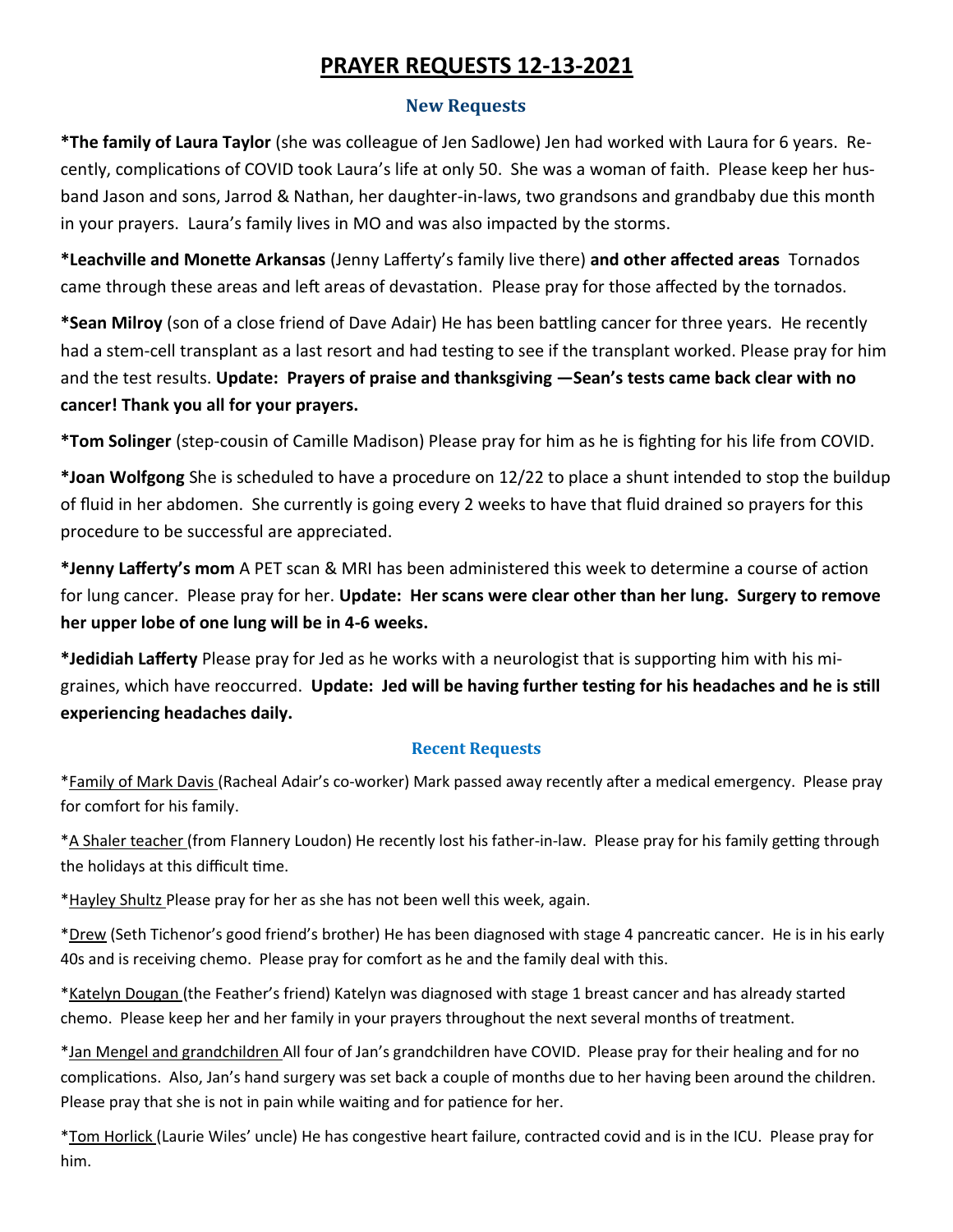\*Supreme Court They began hearings on abortion, viability of life, and Roe vs Wade. Requesting prayers during this lengthy process in our nation.

## **Please Pray for the following ,who have continuing concerns:**

#### **North Hills Members**

Jan Mengel Please continue to pray for Jan's family relationships and for God's help with the challenges they face. Jan is the main sharer of Christ for her grandchildren. Please pray that nothing interferes or inhibits her grandchildren from coming to church.

Kat & George Gardner Continued prayers for Kat as she battles cancer. Also, pray for George's health as he helps Kat.

Wilma Prochaska She has a heart condition that restricts her activity and her ability to get out. Please pray for her.

# **Friends and Family**

Cindy Nuckolls (Vivian Parker's daughter's, Holly, Mother-in-law) Her cancer has metastasized and Cindy is struggling with her chemo. Please keep her in prayer.

Dennis Prochaska (Wilma Prochaska's nephew) Please pray for Dennis's strength and comfort. Also pray for his family. He is diagnosed with ALS (Lou Gehrig's disease). Update: Dennis is now in need of help with his daily activities. His three grown sons, who don't live far and his fiancé are all sharing the responsibility. They are taking it one day at a time. Please pray for strength and peace for all of them.

Doreen Lowe (friend of the Rausch family) She has been diagnosed with advanced stage ovarian cancer. Please pray for her as she will be receiving 4 months of chemotherapy.

Justin Aikens (Susan Parson's brother) He is in need of a living donor for a liver transplant. Please pray that he is able to find a match/someone willing to donate part of their liver for him very soon.

Karen & 12 year old son (Phyllis Renner's co-worker) Karen's son was diagnosed with Lymphoma and will have to undergo chemotherapy. Please pray for them.

Levi and Lainey Chisholm (Friends of the Steigerwalds) They are 2 year old twins that had a bad accident. Praises that Lainey is coming along! But, Levi is showing signs of severe brain damage. Please pray for healing for both with special prayers of a miracle for Levi.

Louise Craft **(**Amy McCumsey's aunt) Please pray for her as she has colon cancer. Prayers for continued positive health are appreciated.

Matthew Lafferty's Grandmother She has been diagnosed with grade 1 cancer. Please pray for God to take away her cancer.

Millie (Walt Rauch's mom) She started chemo and radiation to treat throat cancer. Please pray for comfort and peace of mind. Also, prayers for wisdom for those treating her.

Pam Kos (Tom Kos's sister-in-law) Prayers while she continues her kidney dialyses.

Pat (Jenny Lafferty's aunt) She was diagnosed with a very aggressive lung cancer that has already spread many places in her body. She has less than three months to live without treatment. She, however, is choosing treatment of chemo and radiation. She is in a lot of pain. Please pray for her healing.

Riley Faith (Phyllis Renner's friend's granddaughter) She is 4 years old and fighting stage 4 cancer.